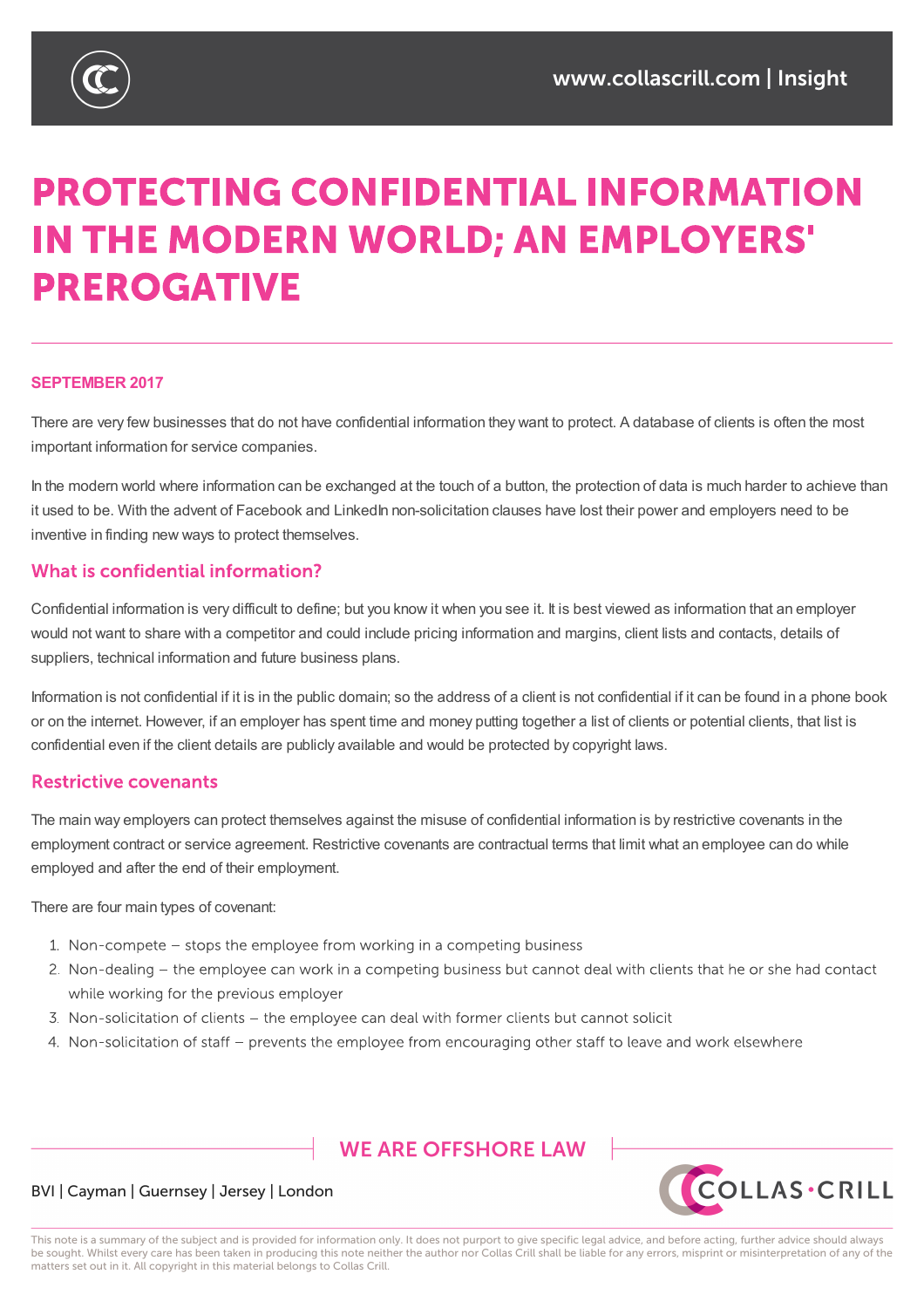

Restrictive covenants are, by their nature, contrary to public policy because they are in restraint of trade. They are only enforceable if they are no wider than necessary to protect the employer's confidential information and business interests. If they are too wide or too long they will be unenforceable. In a very recent UK case the Court of Appeal struck out a non-compete clause that was too wide because it prevented the former employee from holding any shares in a competing business. The Court of Appeal was willing to strike down the clause despite the fact that it was theoretically too wide and unlikely to have any actual impact on the ability of the employee to work.

## Social media

Historically, a non-solicitation clause would suffice because there was no easy way for an employee to contact all of his former clients. However, in the world of social media not only is contact easy but employees are actively encouraged to connect with all of their clients on LinkedIn and other social media.

When they leave they can update their employment status and post some positive comments about their new employer and all of their former clients will know where they are now working. All of this can be done without any solicitation taking place. Similarly, advertising events for the new employer on social media is not solicitation. However, emails to former clients encouraging them to attend an event may cross the line, as would chat with individual clients encouraging them to move their business.

The reality is that social media has largely rendered the non-solicitation clause ineffective and employers now need non-dealing clauses in their employment contracts. Non-compete is better but has to be very carefully drafted and some employees, particularly senior employees, will baulk at signing a contract that jeopardises their future employment prospects.

# **Gardening leave**

While restrictive covenants offer some level of protection, the best protection is a garden leave clause. This allows the employer to ask the employee to stay at home (on full pay) or undertake alternative duties during his or her notice period. During the period of garden leave the employee is not allowed to contact any clients allowing the employer time to introduce new staff to clients and embed the new relationships.

It is expensive to have an employee sitting at home doing nothing but, in practice, many employers pay in lieu of notice because they are concerned that an employee working his or her notice will be disruptive. If there is a concern that an employee may poach clients or misuse the employer's confidential information put the employee on garden leave for at least some of the notice period rather than pay in lieu.

The ability to put an employee on garden leave needs to be explicitly included in the employment contract.

# Avoid the use of personal devices

Previously, it was much easier to control the flow of information because, by and large, information stayed in the office. Of course a determined employee might have a late night session printing out or copying information he or she wants to steal however now it is much easier for employees to email confidential information to their personal email account in the weeks or months before they leave. However this is easy to detect and provides easy evidence for a criminal or civil claim (misuse of personal information can be a

# **WE ARE OFFSHORE I AW**



### BVI | Cayman | Guernsey | Jersey | London

This note is a summary of the subject and is provided for information only. It does not purport to give specific legal advice, and before acting, further advice should always be sought. Whilst every care has been taken in producing this note neither the author nor Collas Crill shall be liable for any errors, misprint or misinterpretation of any of the matters set out in it. All copyright in this material belongs to Collas Crill.